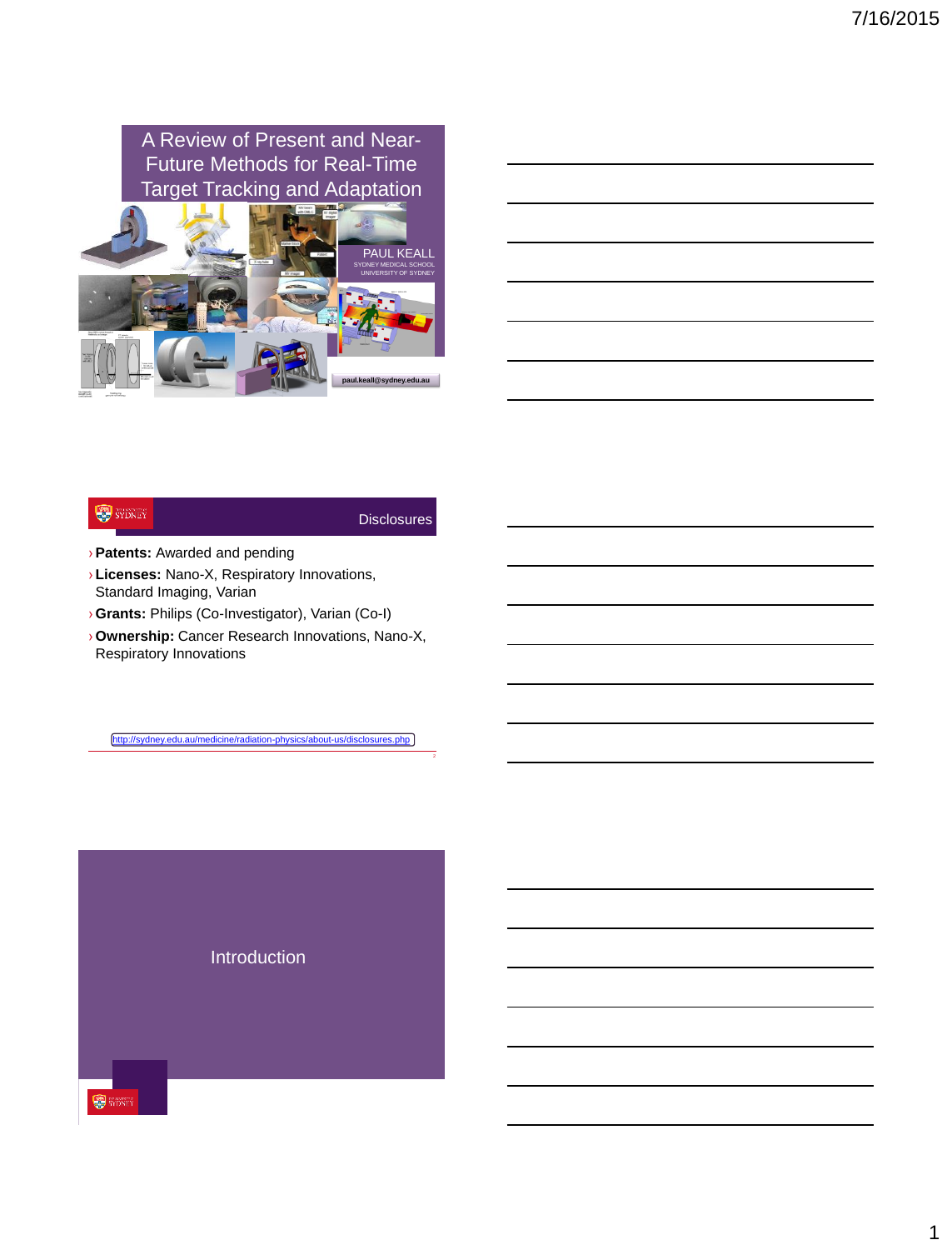



Real-Time Target Tracking Technologies SYDNEY

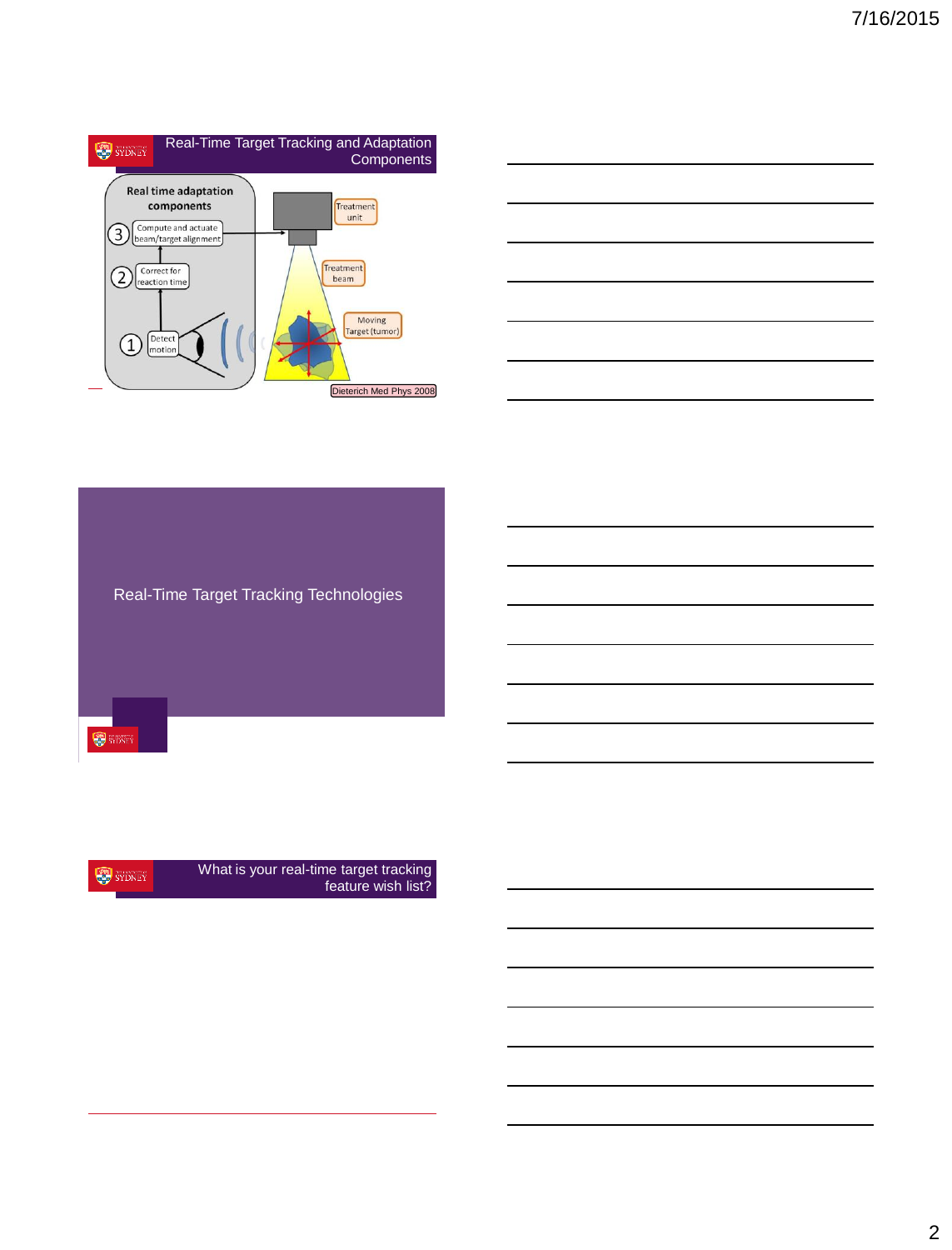#### What is your real-time target tracking SYDNEY feature wish list?

- › Volumetric
- › High spatial resolution
- › High temporal resolution
- › High fidelity
- › Can transfer planning contour & dose information to & from
- › Low latency
- › No interference with delivery system
- › Non-invasive › No imaging dose › Can optimize and compute dose on
- › Reduces treatment time
- › Cheap with low operational costs
- $\sum_{i=1}^{n}$

# Real-Time Target Tracking Technologies

›X-ray & respiratory (Cyberknife, Vero, Linac)

- ›Electromagnetic (Calypso, RayPilot)
- › MRI-Guided (ViewRay, …)
- › Ultrasound

Present

**SYDNEY** 

Near future

› Markerless X-ray kV, MV, 4D fluoro

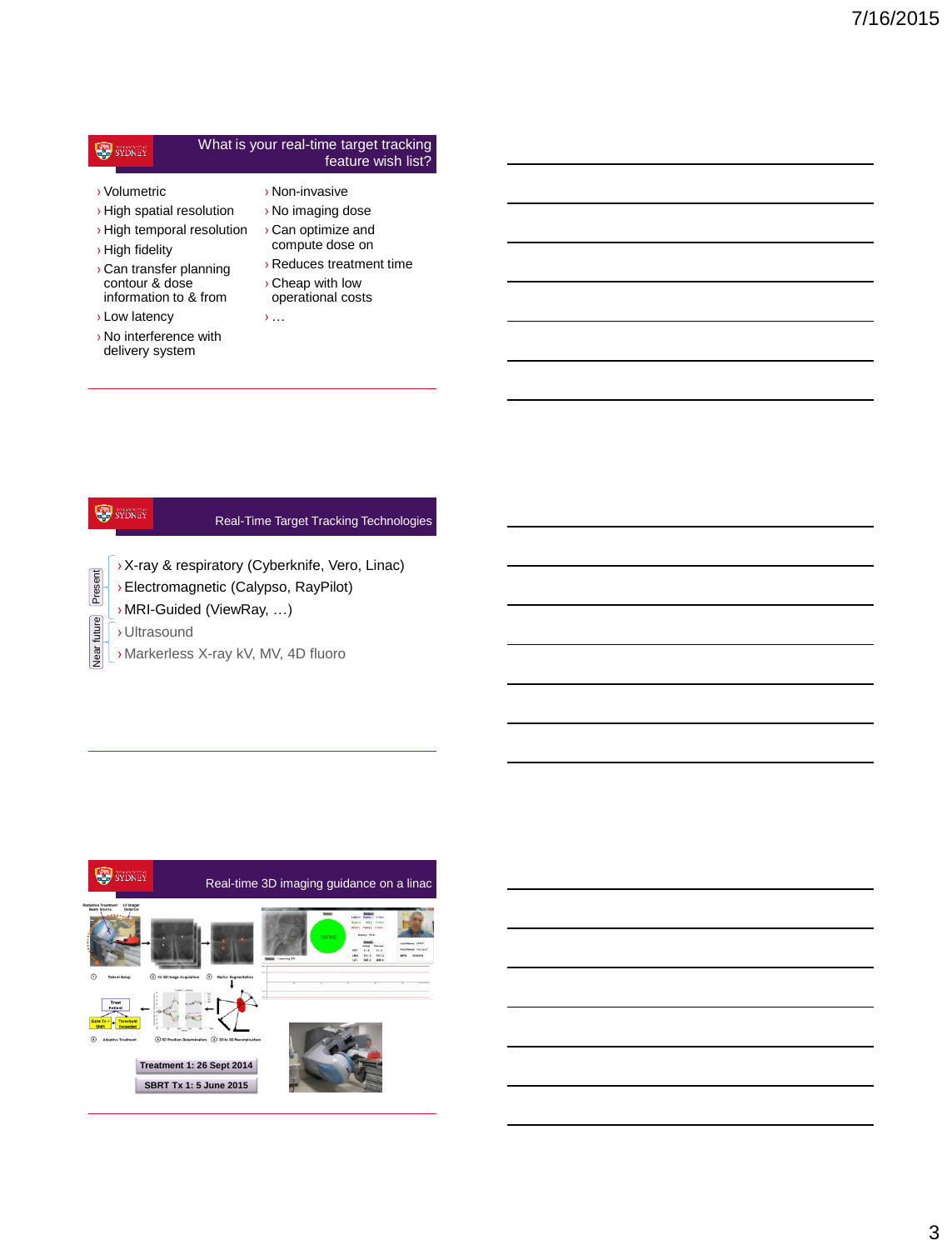## Real-time Ultrasound Guidance: Prostate tracking using Elekta Clarity





#### Real-time Ultrasound Liver Guidance



## **SYDNEY**

### Real-time markerless guidance (MV)

- › Less contrast, challenges with beam modulation
- › Cheapest, in BEV



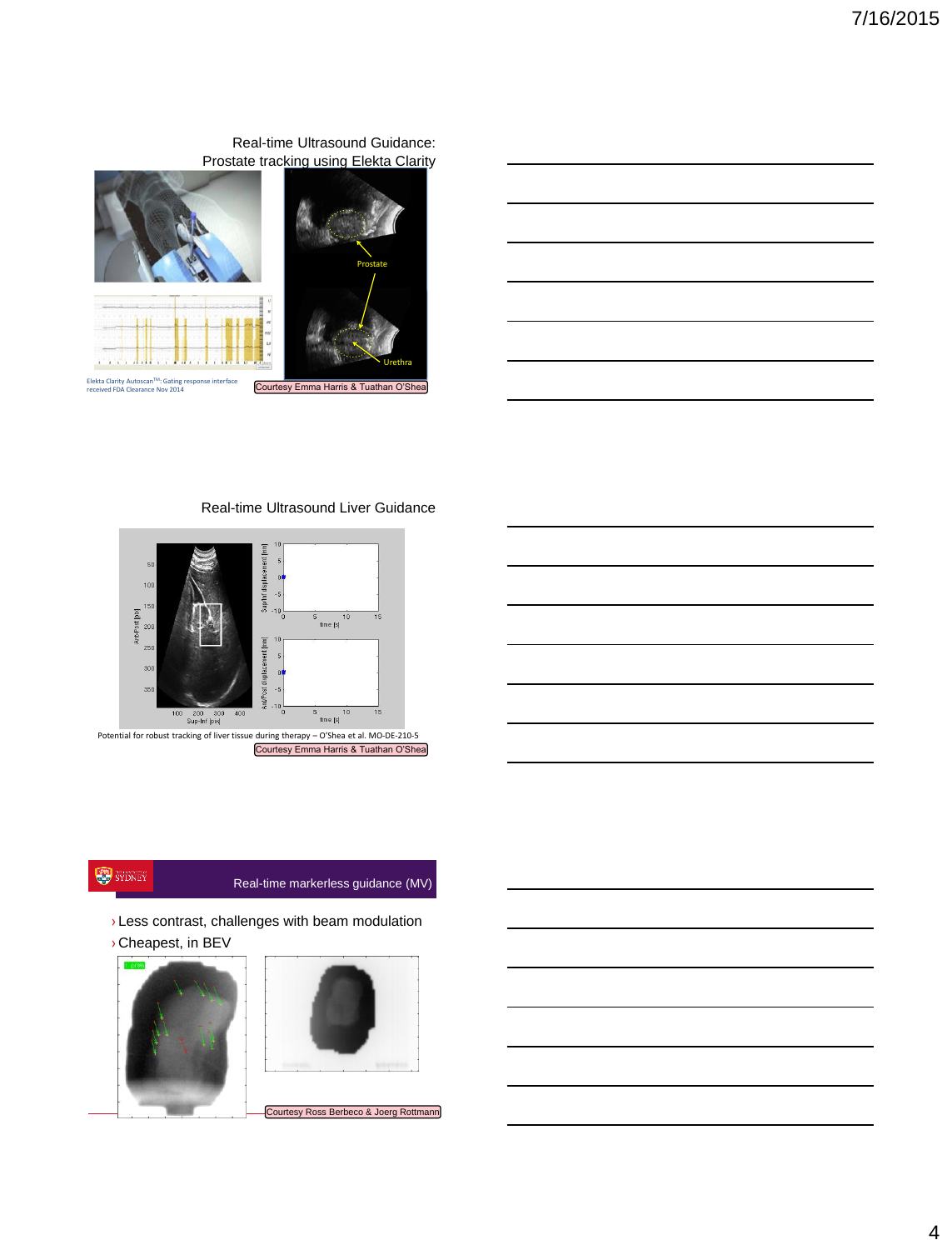



Lewis PMB 2010

Real-Time Adaptation Technologies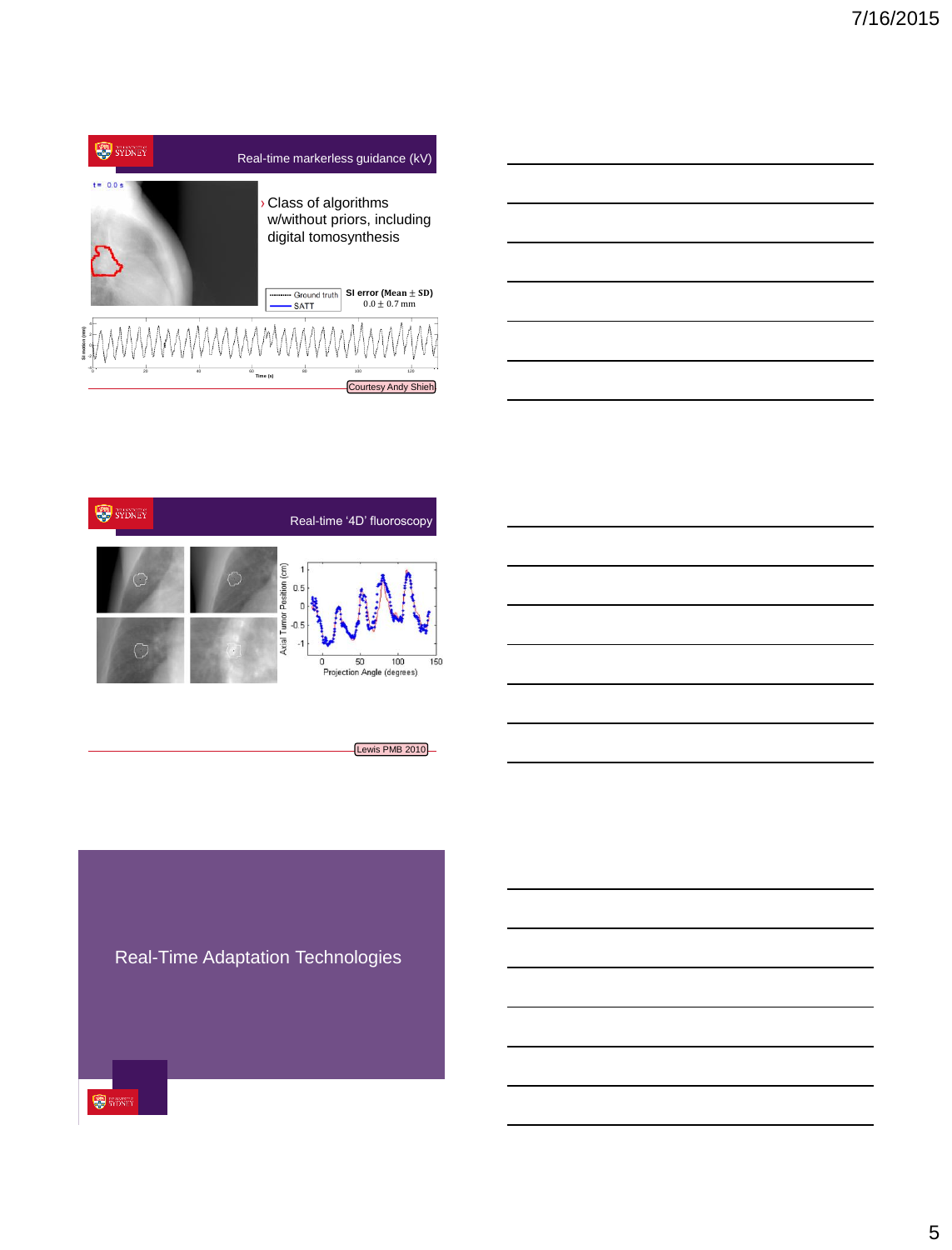#### **SYDNEY** What is your real-time adaptation wish list?

#### **SYDNEY** What is your real-time adaptation wish list?

- $\rightarrow$  Integrates all sources of imaging information
- ›Integrates all sources of uncertainty
- ›Optimizes in real-time using all available degrees of freedom
- › Modifies delivery appropriately
- › Responds instantaneously

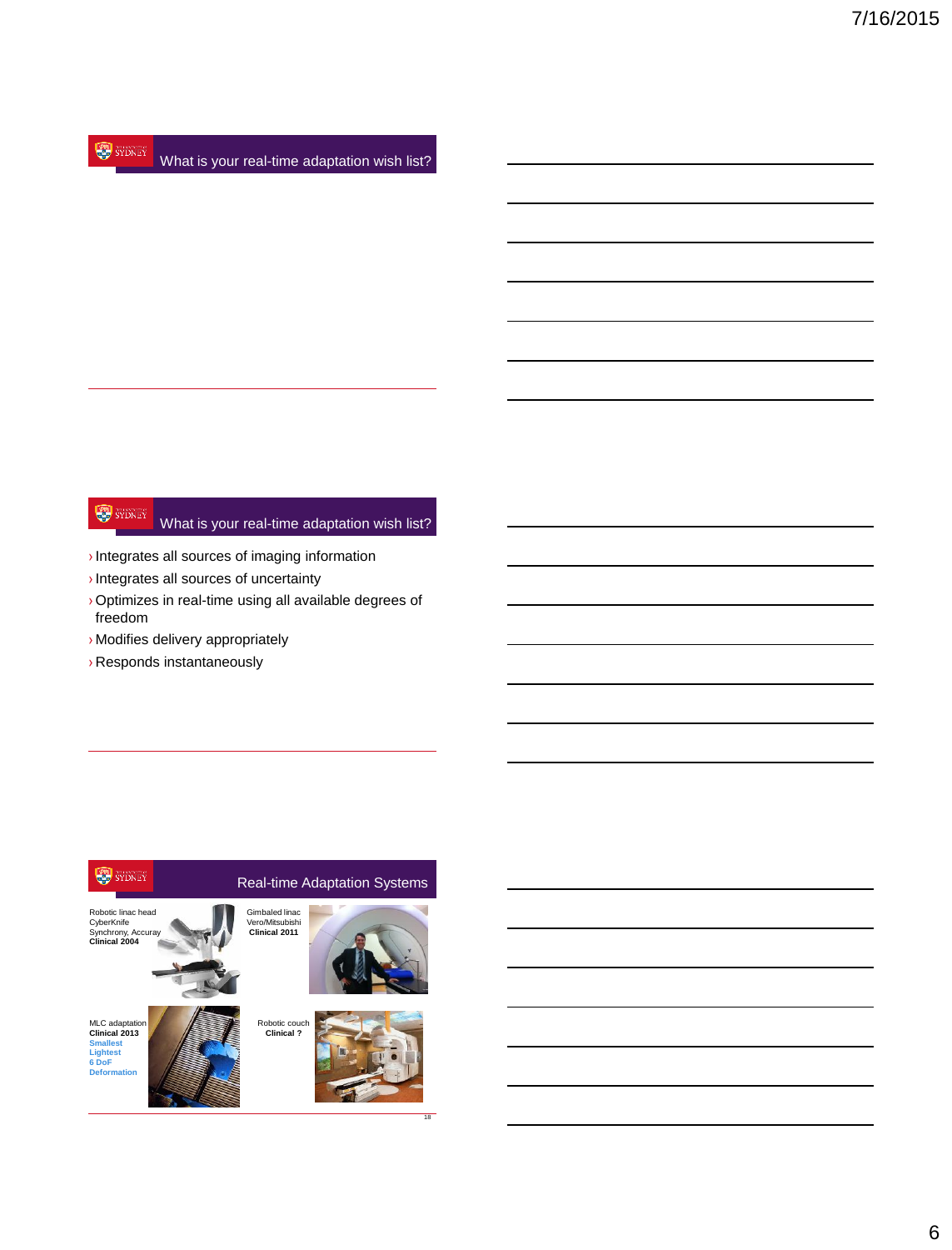







**Red = PTV**

Colvill IJROBP 2015